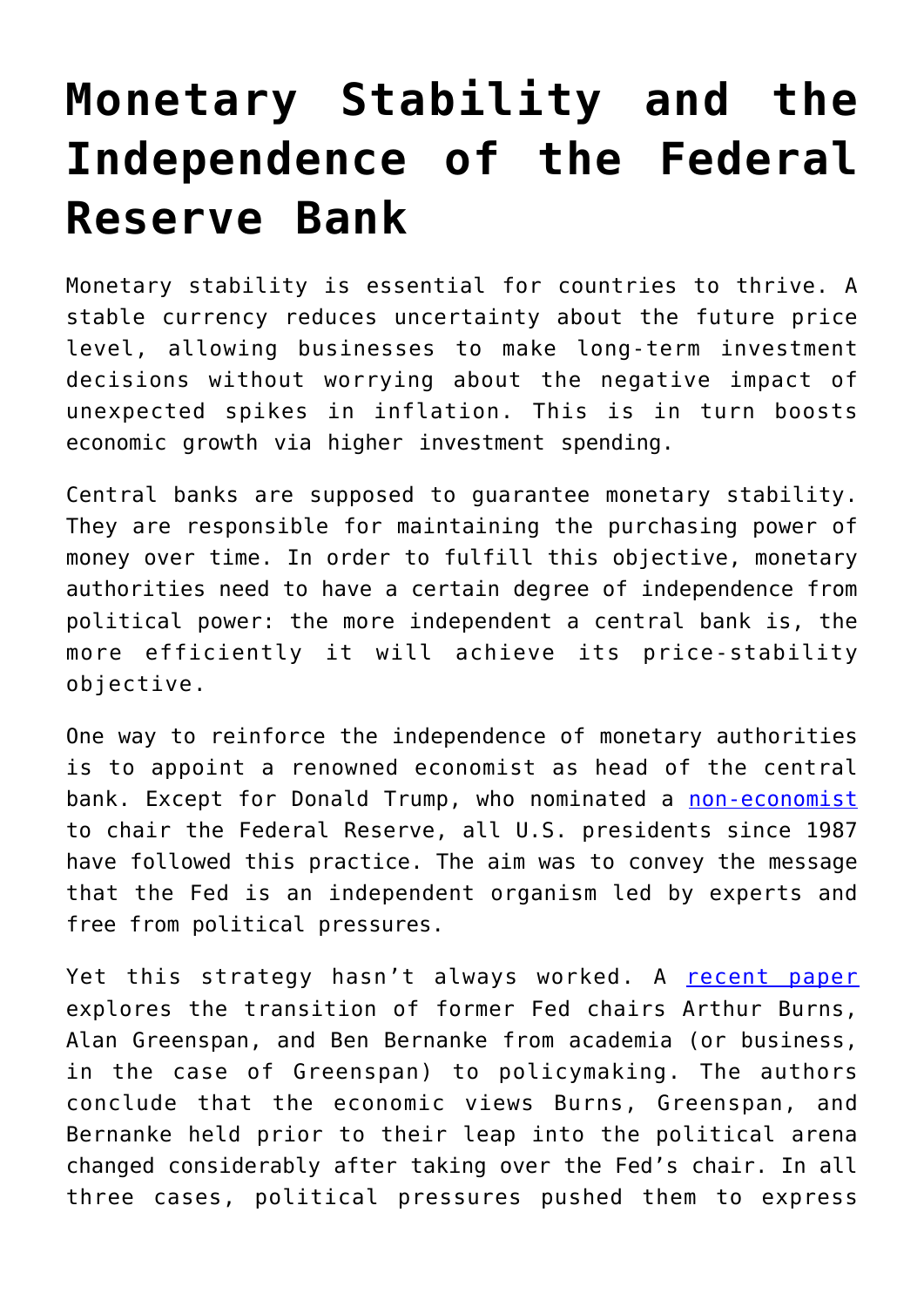opinions or make decisions that were at odds with their previous opinions.

Let's take the case of Arthur Burns. When he was appointed to the Fed, Milton Friedman, a former student of his, praised the decision noting that "for the first time in history [the U.S. willl have a monetary framework for stable economic growth." Friedman's optimism didn't last long. In a *[Newsweek](https://miltonfriedman.hoover.org/friedman_images/Collections/2016c21/NW_06_15_1970.pdf)* [column](https://miltonfriedman.hoover.org/friedman_images/Collections/2016c21/NW_06_15_1970.pdf) a few months later, he lamented the change in Burns, declaring, "It is disheartening to observe so tough-minded, so independent, and so knowledgeable a person as Arthur Burns conform to this pattern so soon after becoming chairman of the Fed."

Friedman's disappointment stemmed from Burns' change of mind about the causes of inflation and the role of the Fed in reducing inflationary pressures. One year before his appointment, Burns wrote that "the basic cause of the wageprice spiral that we have lately been experiencing … is mainly the result of the excessively rapid creation of new money."

Yet, as the Fed's Chairman, Burns blamed inflation on special factors that were pushing costs and wages up. As a result of his misdiagnosis of the causes of inflation, Burns pursued an excessive expansionary monetary policy under pressure from Congress and President Nixon, doubling the inflation rate between 1970 and 1974.

Similar examples can be found during Greenspan's mandate. For instance, Greenspan supported the bailout of thrift institutions in 1989 and [Long-Term Capital Management](https://money.cnn.com/1998/10/01/economy/greenspan/) in 1998 despite having warned about the moral hazard of bailouts when he was President Ford's economic advisor.

In contrast, Bernanke's policies during his tenure as chairman were broadly in line with his academic views. As an academic, Bernanke  $\frac{argued}{}$  $\frac{argued}{}$  $\frac{argued}{}$  that the 'zero lower bound' - a situation in which central banks cannot stimulate the economy by cutting